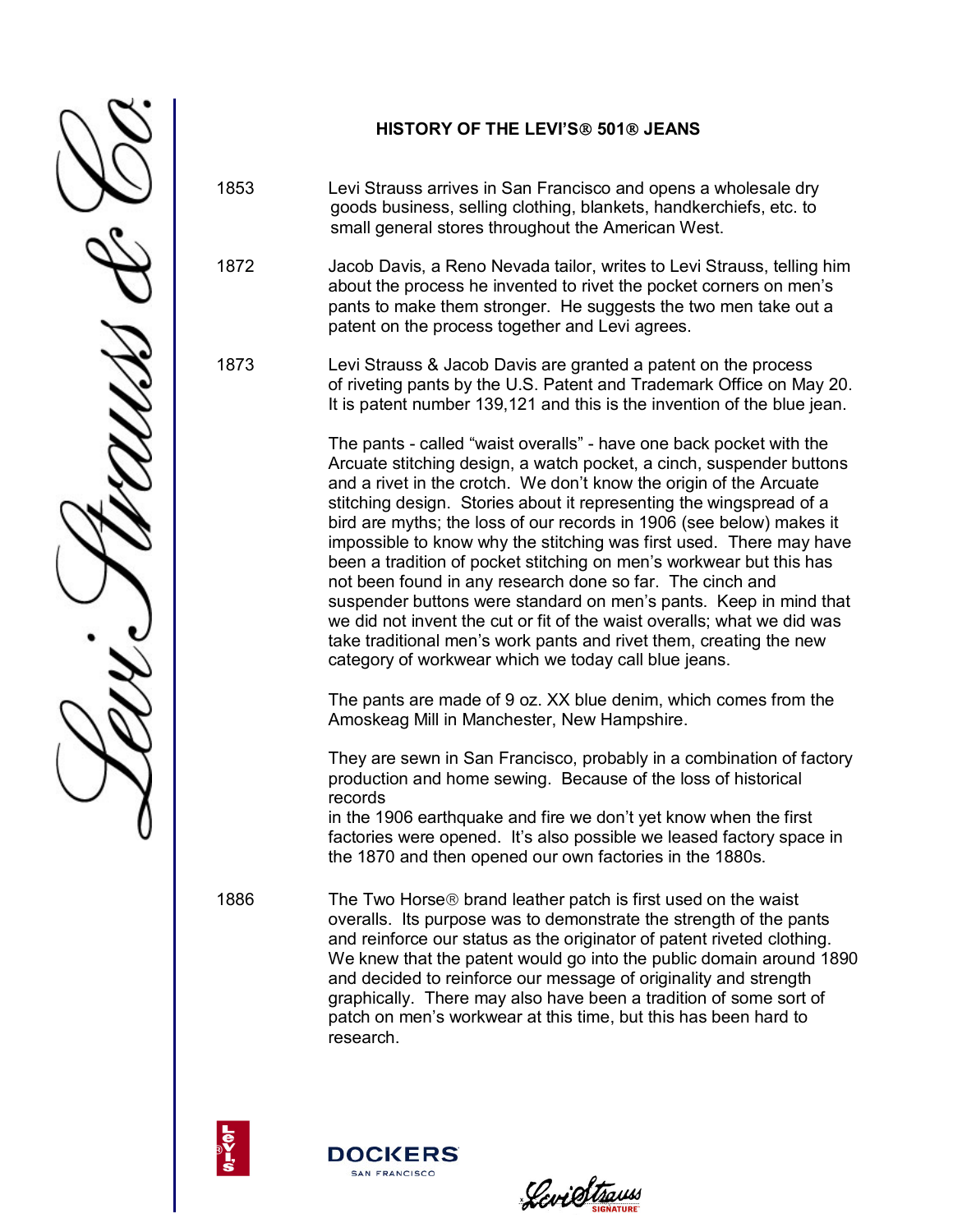

| c1890 | The rivet patent goes into the public domain, so that Levi Strauss & Co.<br>is not longer the exclusive manufacturer of riveted clothing.                                                                                                                                                                                                                                                                                                       |
|-------|-------------------------------------------------------------------------------------------------------------------------------------------------------------------------------------------------------------------------------------------------------------------------------------------------------------------------------------------------------------------------------------------------------------------------------------------------|
|       | Lot numbers are first assigned to the products being manufactured. 501 <sup>®</sup><br>is used to designate the famous copper-riveted waist overalls. We don't<br>know why this number was chosen. We also made a 201 jean, which<br>was a less expensive version of the pants, as well as other products<br>using other three-digit numbers. Because of the loss of our records in<br>1906, the reasons for many of these changes are unknown. |
| c1901 | The pants – now just called "overalls" - now have two back pockets. It's<br>likely we added this additional pocket due to consumer requests or<br>changes in men's fashions at the time.                                                                                                                                                                                                                                                        |
| 1902  | Levi Strauss dies at the age of 73. His nephews take over the business;<br>their descendants still run the company today.                                                                                                                                                                                                                                                                                                                       |
| 1906  | The San Francisco earthquake and fire destroys the headquarters and<br>factories of Levi Strauss & Co.                                                                                                                                                                                                                                                                                                                                          |
|       | A new factory is built at 250 Valencia Street in San Francisco and opens<br>in November.                                                                                                                                                                                                                                                                                                                                                        |
| 1910s | Sometime during this decade the jeans are sewn with a felled inseam.<br>Prior to this time the inseam was "mock" felled.                                                                                                                                                                                                                                                                                                                        |
| 1915  | The overalls win a "Highest Award" at the Panama-Pacific<br>International Exposition in San Francisco.                                                                                                                                                                                                                                                                                                                                          |
|       | LS&CO. begins to buy denim from Cone Mills in Greebsboro, North<br>Carolina.                                                                                                                                                                                                                                                                                                                                                                    |
| 1922  | Belt loops are added to the overalls, but the suspender buttons are<br>still retained. The cinch is also still used on the pants, but some men<br>cut if off in order to wear the overalls with a belt. Again, the addition<br>of belt loops was in response to changes in men's fashions and our<br>understanding of what consumers wanted.                                                                                                    |
|       | LS&CO. now buys its denim exclusively from Cone Mills.                                                                                                                                                                                                                                                                                                                                                                                          |
| c1927 | Cone Mills develops the 10 oz. red selvage denim exclusively for the<br>501® jeans. The denim is woven in 29" wide looms.                                                                                                                                                                                                                                                                                                                       |
| 1936  | The red Tab is first placed onto the right back pocket of the overalls. The<br>word "Levi's® is stitched in white in all capital letters on one side only.<br>The Tab is created to differentiate Levi's® overalls from the many<br>competitors in the marketplace who were using dark denim and an<br>Arcuate stitch. We had not yet trademarked the Arcuate so other<br>companies were using it in direct imitation of us.                    |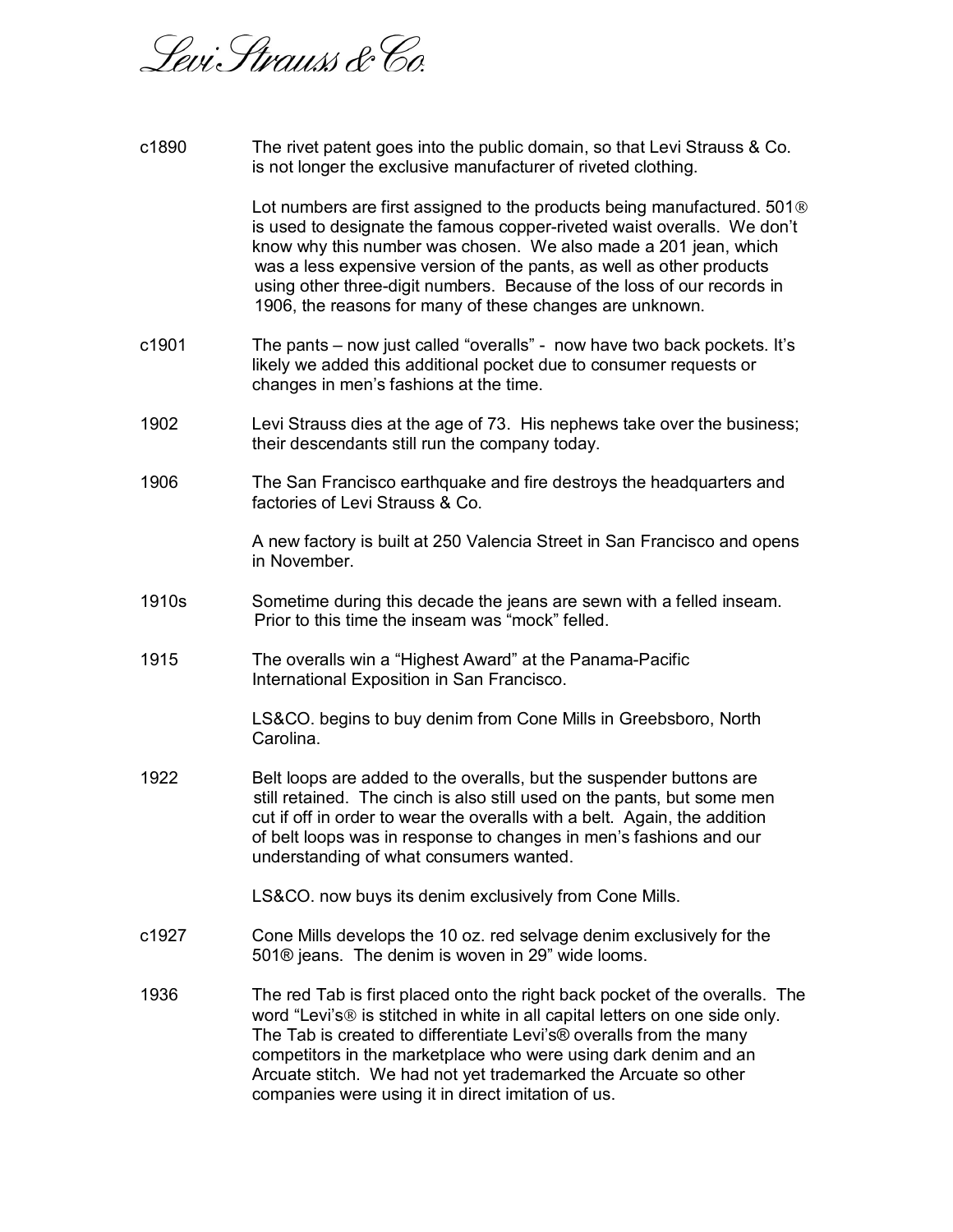Sevi: Strauss & Co

1937 The back pockets on the overalls are sewn so that they cover the rivets. This is in response to consumers who complained that the rivets scratched furniture and saddles.

> The suspender buttons are removed from the overalls. Consumers are given snap-on buttons in case they still want to wear suspenders.

World Changes are made to the overalls in order to conform to rules

- War II set by the War Production Board for the conservation of raw materials. The crotch rivet, watch pocket rivets and back cinch are removed to save fabric and metal. The Arcuate stitching design is removed as the thread is decorative only and not vital to the usefulness of the garment. In order to keep the design on the pants, LS&CO. sewing machine operators paint it on each pair.
- 1943 The Arcuate stitching design is registered as a trademark.
- c1947 The post-war version of the 501® jeans starts coming off the production line. The cinch is gone forever, the rivets are put back on the watch pocket and the Arcuate is now stitched with a double-needle machine which gives it the "diamond" shape at the point where the two lines of stitching meet. This creates the uniform look of the Arcuate, which is in contrast to previous years, when the single needle application gave each Arcuate design a unique appearance, depending on the skill of the operator.
- Early 1950s The word LEVI'S is now stitched on both sides of the red Tab. We are not sure why this was done.
- 1954 A zippered version of the overalls is introduced and named 501Z. This was introduced as we had begun selling our products on the East Coast of the United States and many people were unfamiliar with the button fly.
- Late 1950s The leather patch is replaced by a Two Horse patch made of heavy-duty card stock, known as the "leather like." This is due to the fact that the company was selling products nationally, and it was becoming more expensive to use real leather. Also, the newer automatic washing machines were very hard on the real thing.
- 1960 The word "overalls" is replaced by the word "jeans" in advertising and on packaging. We had made other products in the past which we called "jeans" (specifically, denim pants for boys in the 1930s) but our top of the line "overalls" – 501® jeans – did not get this name until teenagers began calling the product "jeans" in the 1950s. No one really knows why the word became associated with the men's overalls, but teenagers adopted the phrase and it became the term used by all manufacturers.
- c1961 Pre-shrunk Levi's @ jeans are introduced.
- 1964 The jeans become part of the permanent collections of the Smithsonian Institution in Washington, D.C.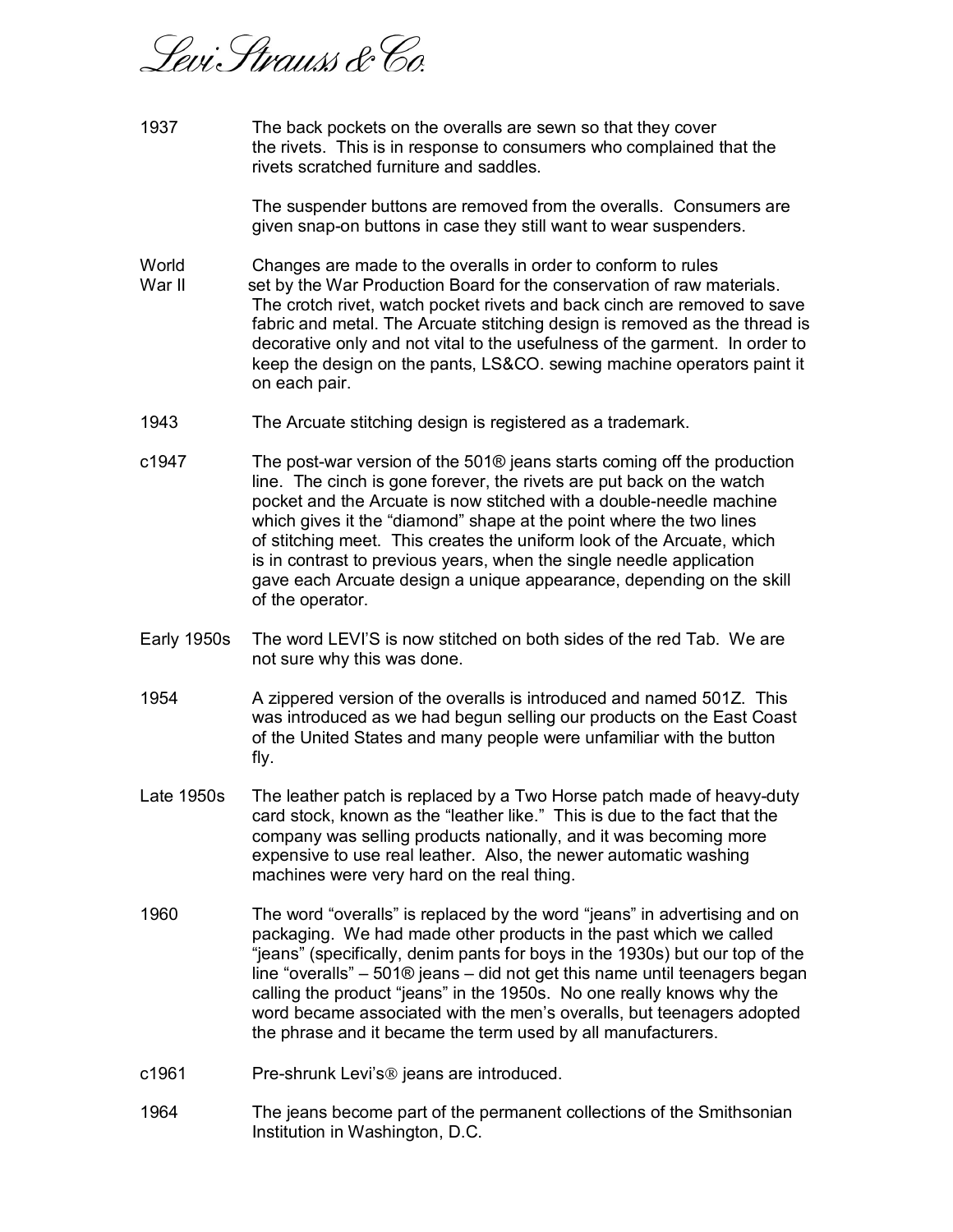Sevi: Strauss & Co

1966 The first television commercial for Levi's ® jeans is aired.

 The rivets are removed from the back pockets and replaced with bar tacking. This is due to the fact that the strong rivets eventually wore through the denim, exposing them and causing the problems that led to their being covered back in 1937: scratching furniture.

- 1971 The word "Levi's ® on the red Tab device is now stitched in white with a capital "L" only; the "E" looks like it changed, leading to the vintage clothing concept of "Big E" and "little e." This was done to conform to the company's new housemark – the "batwing" – which was adopted in 1967 and in which the word "Levi's" is meant to be the proper name of our founder, Levi Strauss.
- 1981 501 use interpretation are introduced, with the airing of the famous "Travis" television commercial.
- 1983 Cone Mills begins to introduce XXX denim through the use of 60" wide looms.
- 1984 The renowned "501 Blues" television advertising campaign is launched at the summer Olympic Games in Los Angeles.
- 1985 LS&CO. wins the Governor's Committee Media/Advertising Award from the New York State Office of Advocates for the Disabled, for its positive portrayals of disabled people in the "501 Blues" television ads.
- 1986 The first in a series of innovative television commercials for the 501<sup>®</sup> jeans airs in Europe. These commercials feature classic American rock music mixed with nostalgia and romance.
- 1992 Due to the interest in "vintage" Levi's ® jeans on the part of consumers worldwide, LS&CO. introduces the "Capital E" jean in the United States. This also follows on the success of the vintage model created earlier by Levi Strauss Japan.
- 1993 Levi Strauss & Co. sponsors the "Send Them Home Search," a contest to find the oldest pair of Levi's  $\circledR$  jeans in the United States. The winning pair dates to the late 1920s.
- 1996 Building on the success of the Capital E product, a new series of vintage reproductions - called the Levi's<sup>®</sup> Vintage Clothing line - is introduced in stores worldwide.
- 1997 LS&CO. buys a pair of c1890 501® jeans for \$25,000.
- 1998 The Levi's ® 501 ® jeans celebrate 125 years of originality.
- 2003 LS&CO. celebrates the 130<sup>th</sup> anniversary of the invention of the blue jean.